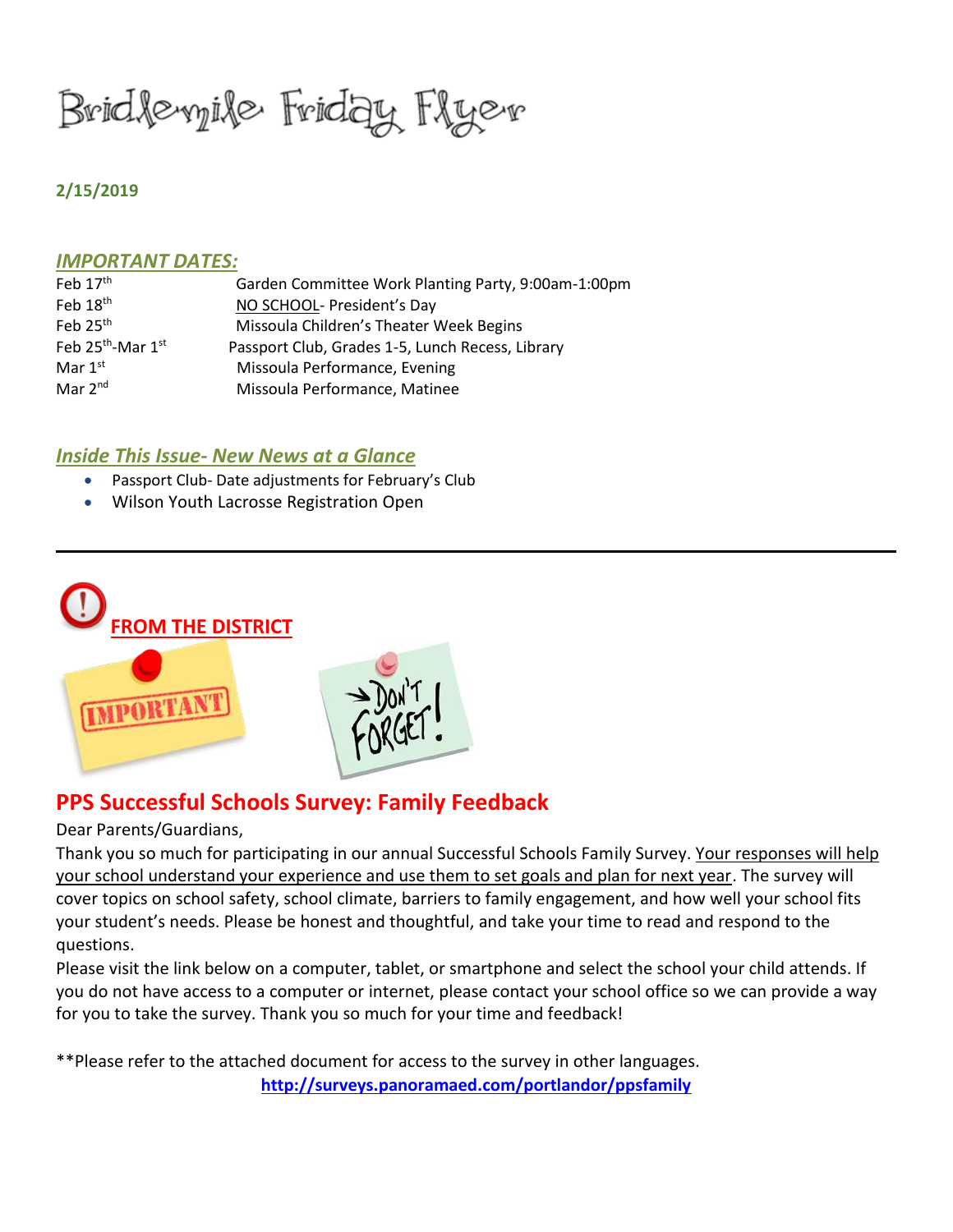## **FROM THE OFFICE**

- Please be sure to take the Successful Schools Survey!! **The information you provide is very important to the school** and we value your feedback! Thank you!
- One of our Special Education Classrooms is in need of Clorox Wipes. If you are able to donate a container(s) please bring to the office. We really appreciate your help!! (3)

### **MESSAGE FROM TAG**

Dear Bridlemile Families,

As per District guidelines, the District is required to assess all nominated students. Should your child miss a testing day due to illness or should inclement weather compromise one or more of the scheduled testing dates, a proctor will be returning to Bridlemile at some point in the future to finish the testing. Please rest assured that nominated students do not miss out on testing opportunities due to absences or school closures.

I am requesting an extension for Bridlemile's enrollment in the Oregon Writing Festival until **Friday, February 22nd**. Please access the following link for more information: <https://oregoncouncilofteachersofenglish.wildapricot.org/Oregon-Writing-Festival> . **The date of the festival is Saturday, May 4, 2019.** Should your child express an interest, please indicate and I will forward along the permission slip. The cost of enrollment is \$40.00. **Please have all materials to me by Friday, February 22nd**.

Scholarships remain available for students in order to remove barriers to access for all students. Please note that this experience is open to all students in grades 4-12.

Please note that building TAG plans are available to parents upon request. Should you wish to have a copy, please indicate your preference and I will forward you either a paper or electronic copy.

Best regards,

Tom Finch Third Grade Teacher and Building TAG Facilitator

## **MESSAGE FROM MS. BARLOW**

Dear Parents,

The third, fourth, and fifth graders will be performing with the Oregon Symphony on Feb. 28<sup>th</sup>! We are all taking a trip to the Arlene Schnitzer Concert Hall in downtown Portland to play our recorders with about 1200 other children from the Portland area. The concert is called "Link Up" in partnership with Carnegie Hall. We will be practicing the music in music class and the students will be given a booklet with all of the information and music. The concert is called "The Orchestra Swings" and is about jazz music and improvisation.

There is a \$6.00 charge for this concert for each student. This covers the admission charge and also the busses. Students receiving free/reduced lunch can attend at no charge. You may write a check to Bridlemile for \$6.00 and your child can either drop it off in the office or give it to your child's teacher. There will also be a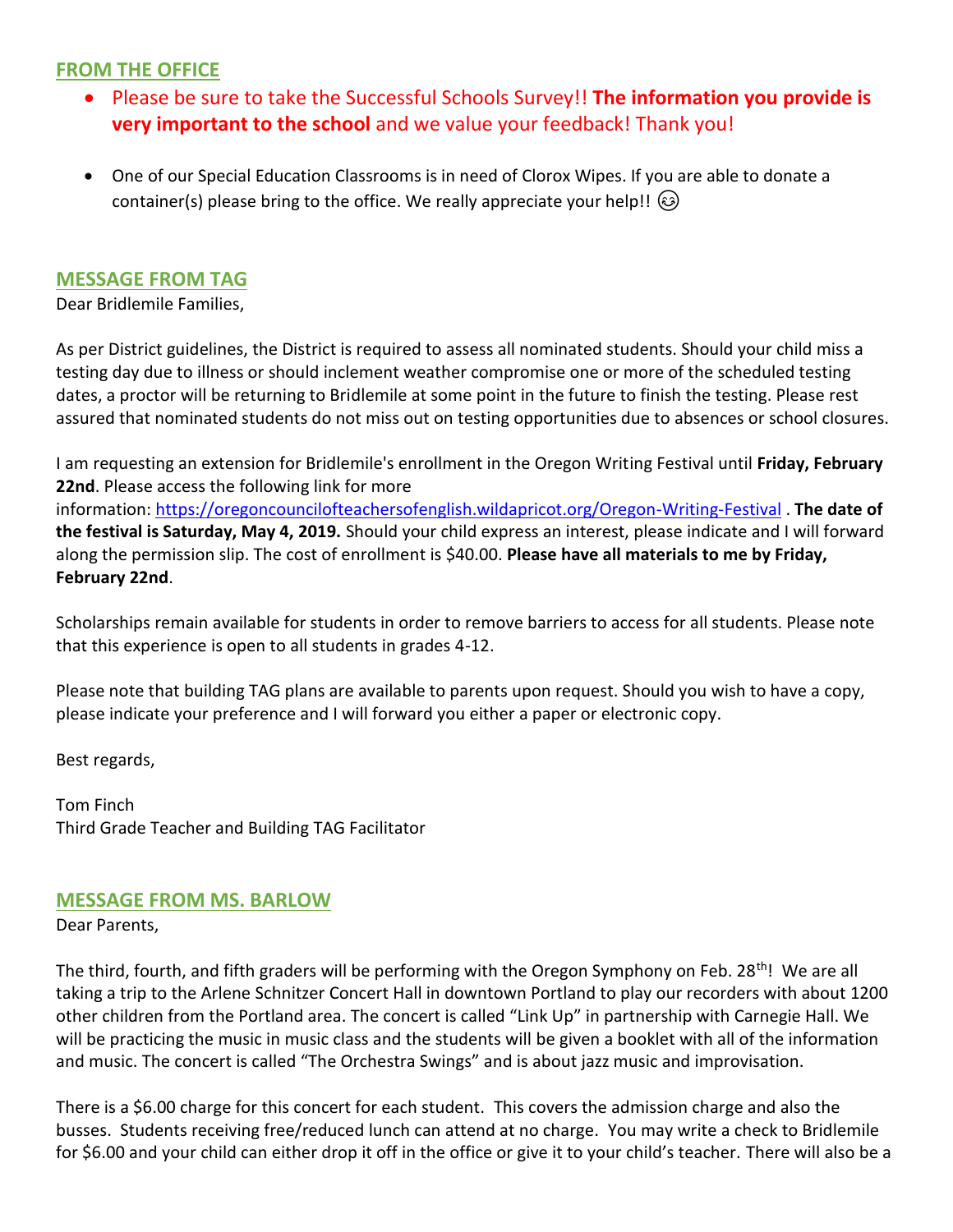link to pay through "school pay". We will be needing two chaperones per class – there is no charge for adults. **You may only attend the concert as a chaperone – each seat is already reserved**. Please email your child's teacher if you are interested in being a chaperone.

We will be leaving at 11:15 for a 12:00 concert. The concert will last until 12:45 and we will return to Bridlemile by 1:30.

If you have any questions about the Link Up concert please feel free to email me.

Please return the permission slip as soon as possible with the \$6.00 cost.

Here is a link to pay through "school pay":

<https://www.schoolpay.com/pay/for/The-Orchestra-Swings-Link-Up-Concert-Fie/SdT1Zo?p=yes>

Thank you! Becca Barlow Bridlemile Music teacher

### **FROM THE LIBRARY**

### **Volunteers Needed for Oregon Battle of the Books (OBOB)**

Volunteers are needed to help conduct book battles on **February 22 and 27 from about 11:40-1:40.** Running book battles is FUN, but there are rules to follow and they must be conducted efficiently and fairly. To help volunteers learn how to conduct battles and make it more enjoyable for everyone, we are requiring volunteers to practice with students at least once during a lunch recess or during a library class visit. This is also **a great opportunity for second grade parents** to learn how OBOB works before their kids participate. Please contact Kelly Gillespie at [kelanngillespie@gmail.com](mailto:kelanngillespie@gmail.com) if you are available on the dates in February and would like to set up a time to be trained. Thank you!

Click this link to see our Sign-Ups on SignUp.com: <http://signup.com/go/SYoUcBb>

### **FROM THE PTA**

Hello Bridlemile!

**February Passport Club dates have slightly changed. We aim to have the club Mon, Tue, Thu and Fri during the last week of February. (No Passport Club on Wed 2/27)**.

We have a few more spots open for volunteers and we'd love to have you join us.

### **Our volunteer spots that are still open:**

Monday 2/25 - **4 volunteers needed** Tuesday 2/26 - FULL Wednesday 2/27 - CANCELLED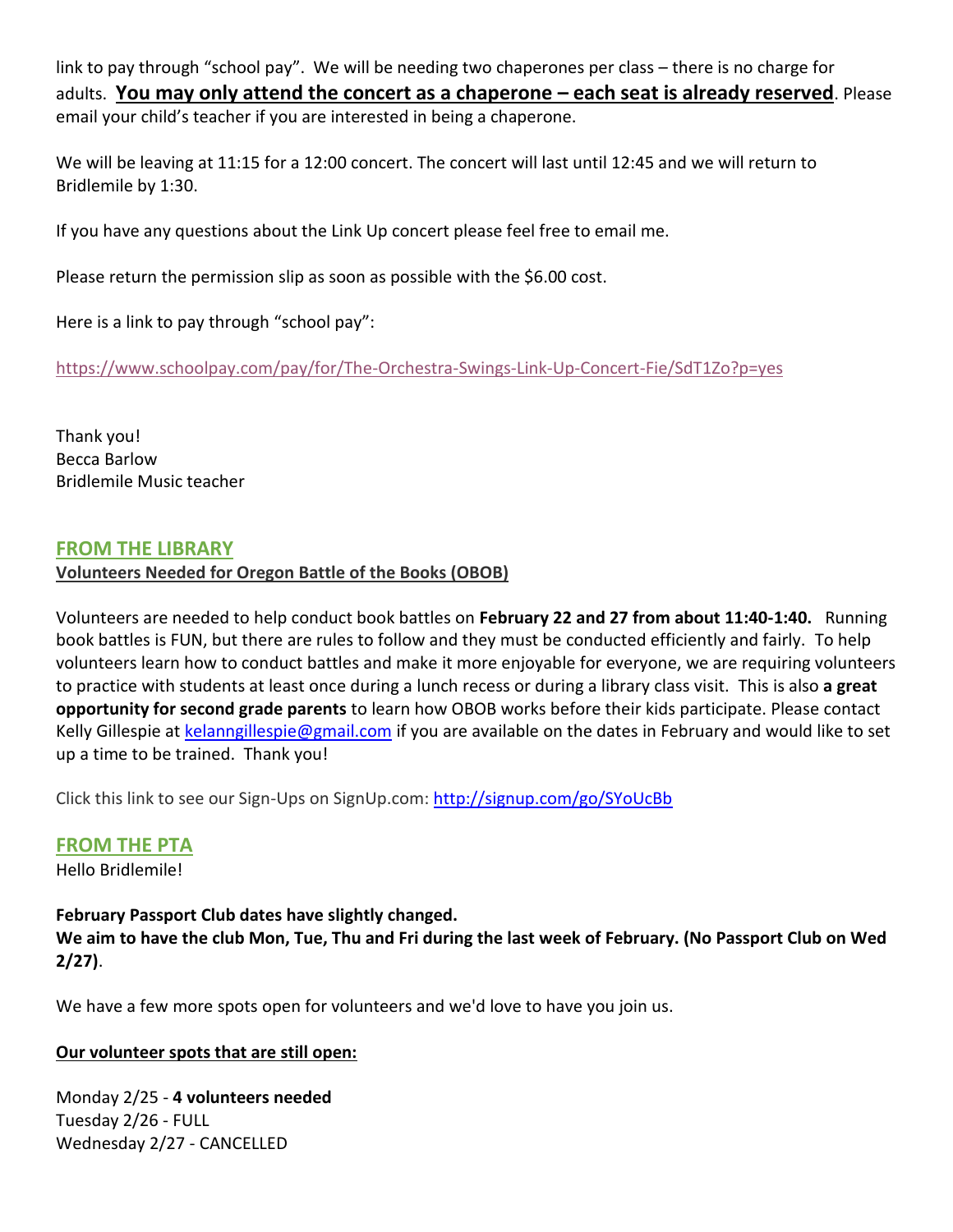### Thursday 2/28 - **1 volunteer needed** Friday 2/29 - **2 volunteers needed**

And just a friendly reminder, first grade students will come with their class, only one class at a time. Their dates are:

Monday - Miner (if we get volunteers) Tuesday - McClincy Thursday - Leckie Friday Miner (if Monday doesn't work out)

**[Sign Up here](http://signup.com/go/e5n5fH) to volunteer 11:00AM - 12:15PM** or contact us directly to sign up or ask questions.

With gratitude, Riikka and Brynn

Riikka 503.860.5517 [riikka.marr@gmail.com](mailto:riikka.marr@gmail.com) Brynn 503.577.4410 [brynnkblack@gmail.com](mailto:brynnkblack@gmail.com)

### **Garden Committee**

*It's Planting Time!! Work party on Sunday 2/17 from 9-1 Bridlemile Garden Committee*

Please join us in digging in the dirt and communing with neighbors to get our school garden ready for spring! Please email Deedra Weill, [deedra0330@gmail.com](mailto:deedra0330@gmail.com) with questions or to RSVP.

### **MISSOULA CHILDREN'S THEATRE RETURNS TO BRIDLEMILE!**

Mark your calendars to audition for Missoula Children's Theatre production of Blackbeard the Pirate! This year, our week-long residency begins February 25.

**Auditions: Monday, February 25, 2:30-4:20** (rehearsal following auditions, 4:30-7:00)

**Showtimes: Friday, March 1,** Evening performance **Saturday, March 2,** Matinee

### **AUDITION EXPECTATIONS**

Missoula Children's Theatre production of Blackbeard the Pirate **AUDITIONS** will be held on **Monday, February 25** in the Bridlemile Cafeteria, **2:30-4:20**. Any student Kindergarten-5th grade can audition. There is no cost to audition. This is a fun and interactive group audition, and no advance preparation is necessary.

#### **REHEARSAL/PERFORMANCE EXPECTATIONS**

Students need to be prepared to begin rehearsals immediately following the auditions should they be chosen for a role. Students in the play are expected to clear their schedules for the entire week of Feb 25-March 2. Participation in both performances and all rehearsals is mandatory. Rehearsals will be held between 2:30 and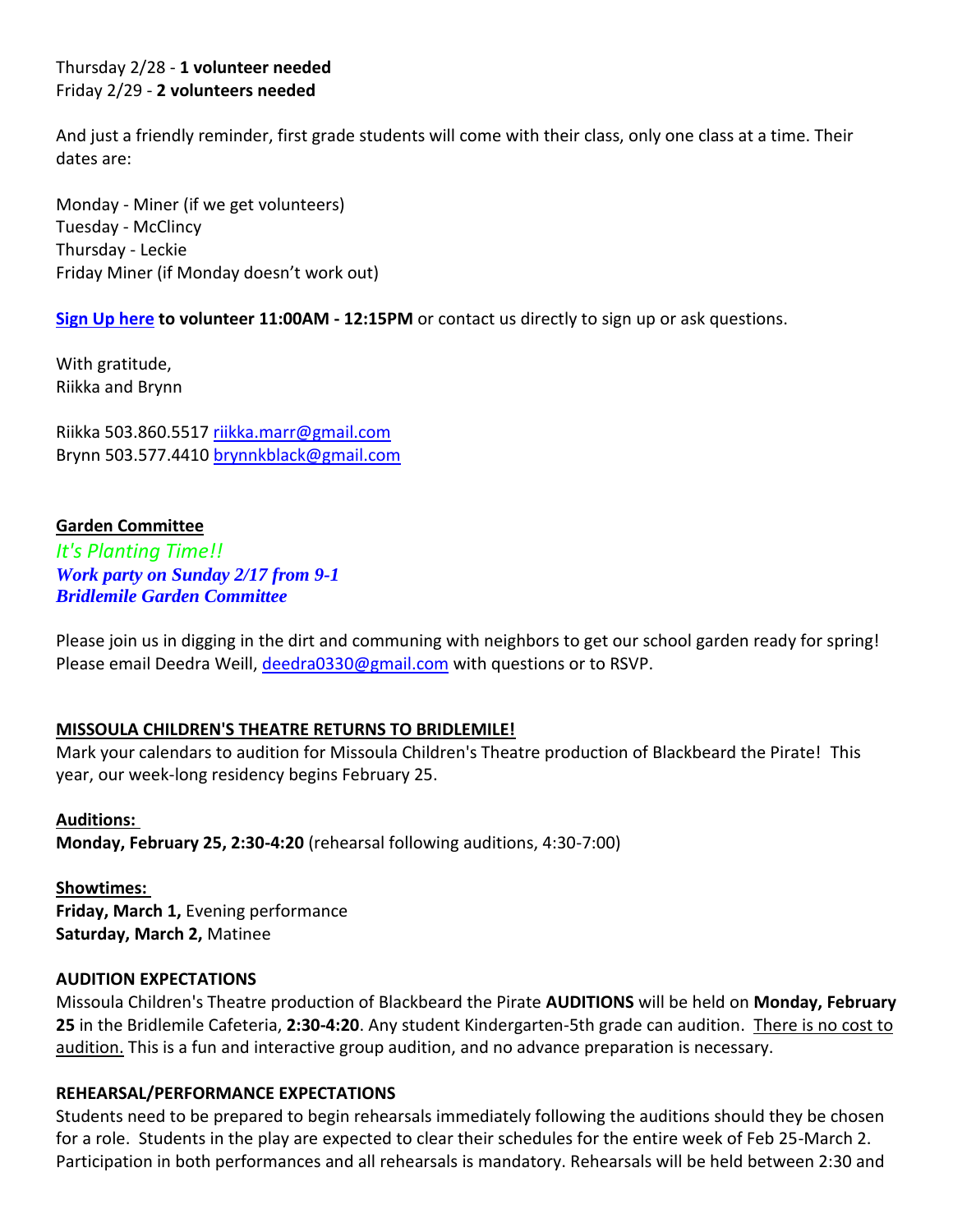7:00PM, though younger students can expect shorter rehearsals, exact times TBD. There is **no charge to audition**, but there is a \$45 expense fee for those students who do get a role in the play. **Full scholarships are available to anyone** through the school counselor.

### **A detailed info sheet and permission slip are attached. Hard copies are available in the office.**

# **WHAT'S HAPPENING IN OUR SCHOOL CLUSTER (Gray/Wilson & West Sylvan/Lincoln)**

**School Information Night RGMS** Mar. 6, 2019 6:30 PM - 8:00 PM <https://www.pps.net/Domain/120>

**RGMS School Tours** May 1, 3:00 PM

**Wilson Youth Lacrosse Registration Open**  [www.wylax.net](http://www.wylax.net/) or on Facebook @ WYLAXBOYSPDX *\*see attached flyer*

### **Lincoln Youth Baseball Registration Open**

[www.lincolnyouthbaseball.com](http://www.lincolnyouthbaseball.com/) *\*see attached flyer*

### **Registration Open: Lincoln Girls Lacrosse**

Registration for Lincoln Girls Lacrosse is now open for kids in Grades 2-8! No experience is necessary - all experience levels are welcome. **The last day to register is February 18.** For more information or to register, visit our website: [www.LincolnLaxGirls.com.](http://www.lincolnlaxgirls.com/)

If you are new to lacrosse or unsure what it is all about, there is a Try Lacrosse clinic for kids ages 6-12 years old at Wilsonville High School next Saturday, February 9, from 12:30-2pm. The registration fee for the clinic is \$35 and includes a lacrosse stick, a t-shirt and a ball (over \$100 value!). For more information about this and other upcoming clinics, or to register, visit the Oregon Girls Lacrosse Association website: [www.oregongirlslax.com.](http://oregongirlslax.com/)

If you have any questions, please contact Ursula Lalovic at [ulalovic@gmail.com.](mailto:ulalovic@gmail.com)

### **[SW Portland Little League Spring Registration](https://nextdoor.com/news_feed/?post=73749094)**

SW Portland Little League spring registration is now open! We offer programs for kids ages 5 to 14 in baseball and softball. (Tee ball is offered for 5 and 6 year old kids) Our program is both instructional and fun. Play ball! <http://swpll.org/sites/swpll/program/19070/Spring-BaseballSoftball-Spring-2019>